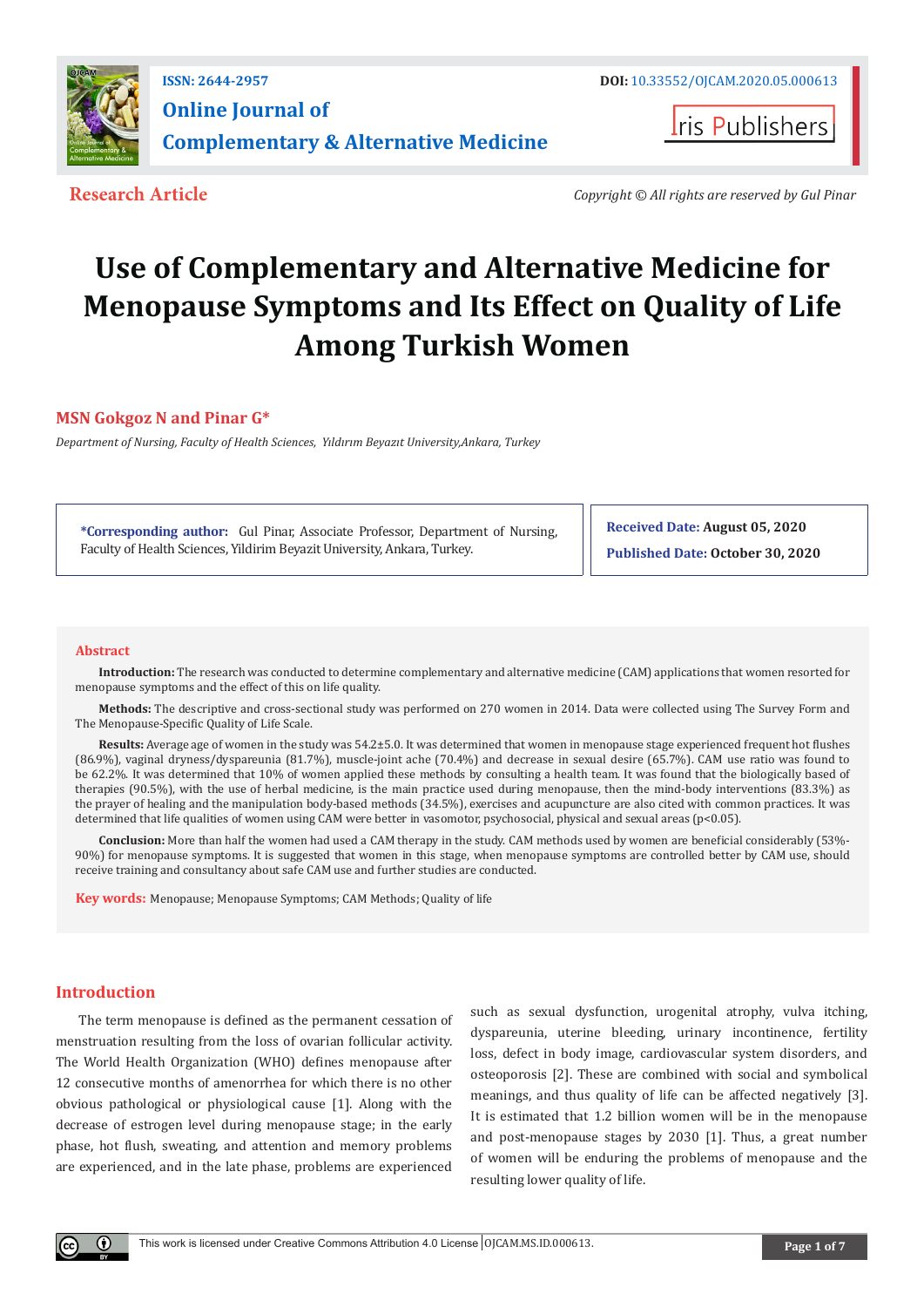The WHO defines quality of life as individuals' perception of their position in life in the context of the culture and value systems in which they live and in relation to their goals, expectations, standards, and concerns [4]. Various studies showed that women in the menopause stage experienced hot flashes and sweats (41.6%- 71.2%) considerably. However, joint and muscle disorders (80.1%), physical and mental exhaustion (67.1%), insomnia (%65), vaginal dryness and pain with intercourse (37.9% - 57%) are included among other problems in the studies [5-9]. Augmentation of the time spent in menopausal stage and life quality of women affected unfavorably by menopause-dependent health problems make the treatment inevitable [7]. In the conducted studies, it is reported that medical treatments used in the management of menopause symptoms have an important clinical role however due to their complex biological effects and their limited benefits against risks, they are not preferred by many women [10,11]. Complementary and alternative medicine (CAM) is a group of diverse medical and health care systems, practice, and products that are not presently considered to be part of conventional medicine. Although their reliability is not revealed completely, during the recent years, women prefer CAM methods which they believe that they are safer and natural in order to relieve menopause symptoms [10,12,13].

According to 2014-2023 "Traditional Medical Strategy" report of the WHO, it is reported that interest in CAM use increased in many developed countries and its use became widespread (%40-%80) [13]. The conducted studies show that CAM use frequency during menopause stage changes between 37.4% and 55.0% [14-16]. Women resort to CAM methods that they think are effective in the management of vasomotor symptoms especially [5]. The conducted studies reported that phytoestrogens and physical-mental methods were preferred by women most frequently [4,17,18]. Nevertheless, it was determined that the studies evaluating the relationship of CAM use during menopause stage and life quality are limited. Some of these studies reported that traditional acupuncture is effective on vasomotor symptoms, yoga caused positive changes in life quality of women and Mediterranean diet and physical exercise had positive effects on haemostatic balance and life quality [2,7,13,19- 21]. Silva et al reported in their study that women who experienced low sleep quality due to fibromyalgia during menopausal stage improved their sleep quality by passive body warming method [22].

According to the literature, although there are various studies in Turkey about the methods to cope with menopausal symptoms and CAM use in menopause, there are limited numbers of researches to determine the effect of CAM use on life quality.

**Aim:** Purpose of this study was determining CAM applications used by women for menopausal symptoms and the effect of this on life quality.

**Research Questions:** 1) What is the CAM use rate during menopausal stage? 2) What are CAM-methods used during menopausal stage? 3) Is there a relationship between CAM use

and the score averages of Menopause-Specific Quality of Life Scale (MENQOL)?

## **Methods**

## **Study design, setting, period, population, and sample size**

This descriptive and cross-sectional study was conducted during February 15-September 25 2014 in a private university hospital, menopause polyclinic in Turkey. 800 women who applied to the menopause polyclinic of this hospital during one year made up the universe of the study. 270 women made up the research sample with 95% confidence interval and  $\pm$  5% deviation according to the formula to estimate the sampling number in cases when the universe is known by considering Ozdamar's study [23]. The women were included in the study by selection with simple random sampling method. 168 women out of 270 women in the sampling indicated that they used CAM and 102 women indicated that they did not use any CAM method. Until this number is reached, the women fitting the research criteria among those who applied to the clinic were included in the study group in a randomized fashion. Only 6 women did not wish to participate in the study among the determined ones.

## **Exclusion and inclusion criteria**

**Inclusion criteria:** in the framework of menopause definition of the WHO, women who 1) did not have menstruation for at least 12 months, 2) entered menopause by surgical intervention by having total abdominal hysterectomy with bilateral salpingooophorectomy, 3) did not pass 65 years of age which is accepted as the old age limit by the WHO, 4) did not have auditory or mental disability, 5) are open to communication and collaboration, 6) are volunteers to participate in the study were included.

**Exclusion criteria:** 1) receiving hormone replacement therapy, 2) women with a diagnosed psychiatric disease and serious chronic diseases (malignancies, neurological conditions, immediate deterioration of chronic illness, etc.) were excluded.

#### **Variables**

**Independent variables:** socio-demographic, obstetric and menopausal characteristics.

**Dependent variables:** MENQOL score.

#### **Instruments**

The researcher completed the data collection forms by face-toface interview method and each interview lasted 15 minutes. The instruments used include:

**The Survey Form:** It consists of 33 questions enabling determination of individual characteristics of women (9 questions), obstetric and general health story (7 questions), menopausal characteristics (8 questions), CAM use (past 6 months),used CAM methods, CAM using reasons and the symptoms they affect,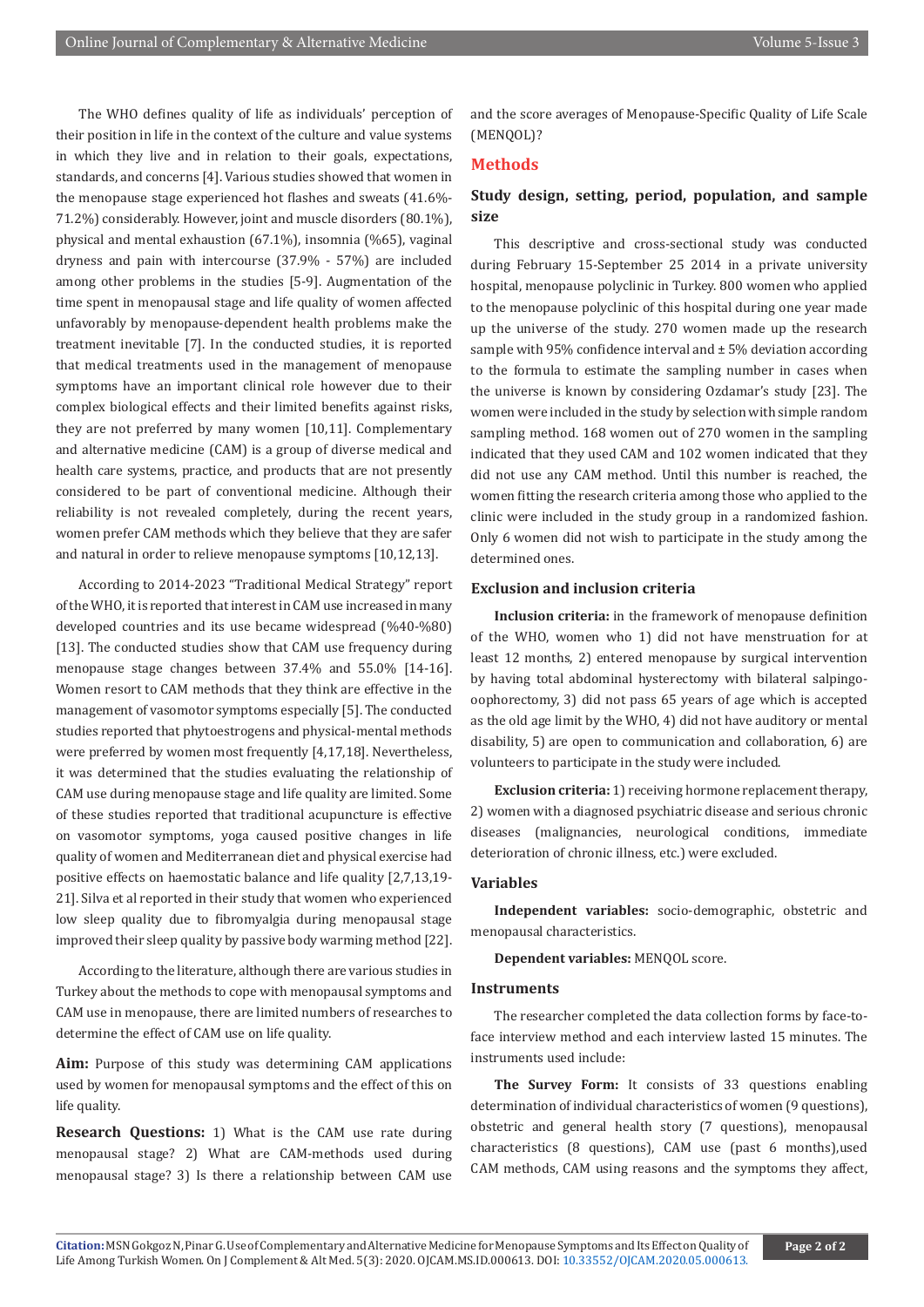knowledge on CAM use information source, the effectiveness of the methods (9 questions) and their side effects and sharing with health team[3,12,14,15,20]. Pre-application of the survey was carried out on 27 women in order to determine the clarity of the data collection form. It was determined after the pre-application that there was no difficulty in the understanding of the questions in the data collection form.

CAM methods were defined as follows in the survey form: CAM is a group of diverse medical and health care systems, practice, and products that are not presently considered to be part of conventional medicine. The National Center for Complementary and Alternative Medicine (NCCAM, 2015) and WHO classifies were used to determine CAM therapies categories in the study [13,24];

1. Alternative medical systems (include homeopathic medicine and naturopathic medicine, ayurveda)

2. Mind-body interventions (include meditation, yoga, prayer, mental healing, acupuncture, and therapies that use creative outlets such as art, music, or dance).

3. Biologically based therapies (include natural herbs, foods, and vitamins)

4. Manipulative and body-based methods (include chiropractic or osteopathic manipulation, reflexology and massage).

5. Energy therapies (include qi gong, reiki, cupping and therapeutic touch)

4.4.2.The MENQOL Scale: It is a life quality scale related to the health state unique to menopause and developed by Hilditch, Lewis, and Peter A et al [25] in 1996. It was adapted to Turkish society in 2007 by Kharbouch and Sahin, and the validity and reliability study was conducted [26]. The scale is a Liker type consisting of 29 questions. It is made of four sub areas as vasomotor (1-3), psychosocial (4-10), physical (11-26) and sexual (27-29). Each sub areas are listed from scale 1 to 6 in scale scoring. As the score increases, the severity of the complaint increases and life quality drops. Total scale scoring is not estimated [26]. Cranach's alpha value of the scale is 0.73-0.88'dir.In this study, the Cranach's Alpha reliability coefficient was found to be 0.96.

The Ethics Committee of Private University Hospital approved this study. Legal permission was also obtained from the hospital management. All participants signed a written informed-consent form before enrolling in the study. Rules specified in the Helsinki Declaration were observed in the data collection phase.

### **Statistical Analysis**

The data were evaluated with the Statistical Package for the Social Sciences (SPSS) 20 package program. The statistical analysis was carried out using descriptive analyses (percentage distribution, mean and standard deviation), chi-square and Mann-Whitney U test. The statistical level of significance was adopted to be p<0.05.

### **Results**

The average age of the women who participated in the research was 54.2±5.0. It was determined that 95.9% of the women were married, 45.2% of them were high school graduates and had higher education, 27.8% worked in an income bringing job, and 72.6% of them had good economic status. Average menopause age of the women was 46.9±1.9. It was determined that 95.2% of them entered menopause naturally. It was determined that health problems of the women experienced during menopause stage were in turn; sudden hot flushes (86.9%), vaginal dryness/dyspareunia (81.7%), muscle-joint ache (70.4%), reduced sexual desire (65.7%) and sleep problems (64.8%) (Table1).

**Table 1:** Distribution of individual characteristics of women (n=270).

| <b>Individual characteristics</b>        | <b>Mean ± SD</b> |  |  |
|------------------------------------------|------------------|--|--|
| Age                                      | $54.02 \pm 5.0$  |  |  |
| Menopause age                            | $46.9 \pm 1.9$   |  |  |
| Marital status                           | N(%)             |  |  |
| Single                                   | 2(0.8)           |  |  |
| Married                                  | 259 (95.9)       |  |  |
| Divorce                                  | 9(3.3)           |  |  |
| <b>Education Status</b>                  |                  |  |  |
| Literate                                 | 17(6.3)          |  |  |
| Primary education                        | 131 (48.5)       |  |  |
| High school or higher                    | 122 (45.2)       |  |  |
| <b>Employment Status</b>                 |                  |  |  |
| Employed                                 | 75 (27.8)        |  |  |
| Unemployed                               | 148 (54.8)       |  |  |
| Retired                                  | 47 (17.4)        |  |  |
| <b>Menopause Status</b>                  |                  |  |  |
| Natural menopause                        | 257 (95.2)       |  |  |
| Surgical menopause                       | 13 (4.8)         |  |  |
| <b>Menopausal Complaints*</b>            |                  |  |  |
| Having hot flushes-experiencing<br>sweat | 185 (86.9)       |  |  |
| Vaginal dryness / dyspareunia            | 174 (81.7)       |  |  |
| Joint and muscle pain                    | 150 (70.4)       |  |  |
| Loss of sexual desire                    | 140 (65.7)       |  |  |
| Having sleeping problems                 | 138 (64.8)       |  |  |
| Others <sup>**</sup>                     | 69 (32.4)        |  |  |

\* n number increased due to multiple answering to these questions \*\* Others; change in the appearance of skin (%68.5), headache (%67.1), feeling memory fading (%53.5), energy decrease feeling (%51.6), feeling tired and worn out (%48.4).

It was determined that 62.2% of the women resorted to CAM methods to alleviate their menopause complaints and 72.6% used these methods for 3 years and longer. It was determined that 42.3% of the women obtained information on CAM method from women who applied CAM, 31.6% from mass communication devices,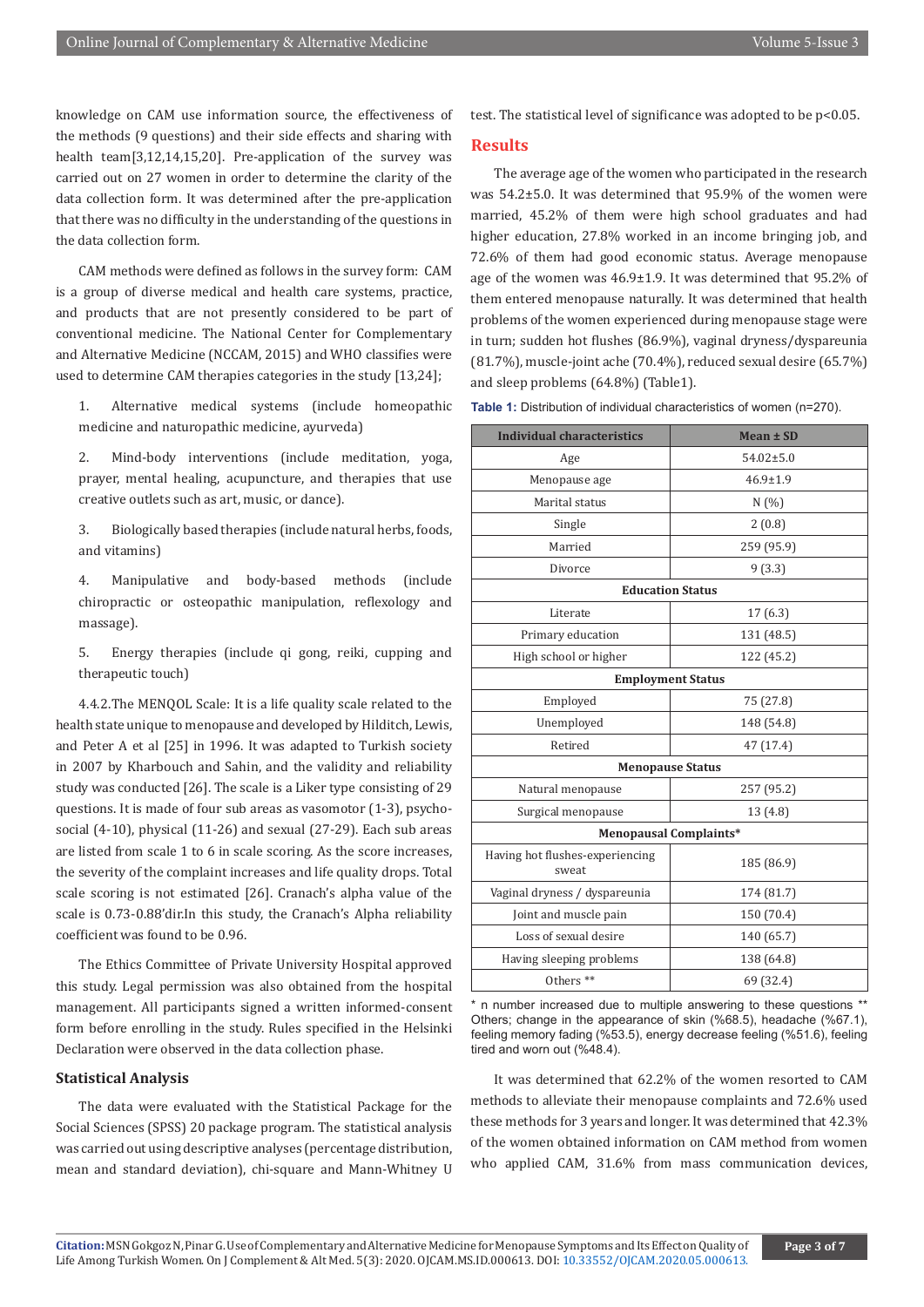16.1% from friends and relatives, and 10% from health providers (Table 2).

**Table 2:** Distribution of characteristics use of CAM for menopausal symptoms women's.

| <b>Characteristics</b>              | $\mathbf n$ | $\frac{0}{0}$ |  |
|-------------------------------------|-------------|---------------|--|
| Use of CAM                          |             |               |  |
| Yes                                 | 168         | 62.2          |  |
| No                                  | 102         | 37.8          |  |
| Lifetime use of CAM                 |             |               |  |
| 6 month-1 year                      | 16          | 9.5           |  |
| 2 year                              | 30          | 17.9          |  |
| 3 year and over                     | 122         | 72.6          |  |
| <b>Information source about CAM</b> |             |               |  |
| <b>CAM</b> practitioners            | 71          | 42.3          |  |
| Media                               | 53          | 31.6          |  |
| Friends-Relatives                   | 26          | 16.1          |  |
| Health providers                    | 18          | 10            |  |

It was found that the biologically based of therapy (90.5%), with the use of herbal medicine, is the main practice used during menopause, then the mind-body interventions (83.3%) as the prayer of healing and the manipulation body-based methods (34.5%), exercises and acupuncture are also cited with common practices (Table 3).

**Table 3:** Distribution of effectiveness and CAM methods (N=168).

| <b>Categories of CAM**</b>             | $n(%)$ *   | <b>Effective</b> |
|----------------------------------------|------------|------------------|
| <b>Biologically based</b><br>therapies | 152 (90.5) | 143 (94.1)       |
| Soy Products                           | 77 (45.8)  | 55 (71.4)        |
| <b>Black Cohosh</b>                    | 44 (26.1)  | 32 (72.7)        |
| Nigella sativa                         | 40 (23.8)  | 25 (62.5)        |
| Peppermint oil                         | 22(13.0)   | 10(45.5)         |
| Flax seed                              | 17 (10.1)  | 7(88.2)          |
| Sage                                   | 17 (10.1)  | 10(45.5)         |
| Thyme Tea                              | 16(9.5)    | 6(37.5)          |
| Tipton's weed                          | 15 (8.9)   | 5(33.3)          |
| Achillea millefolium                   | 15 (8.9)   | 7(46.6)          |
| Camomile Tea                           | 13(7.7)    | 3(23.0)          |
| Green Tea                              | 13 (7.7)   | 10 (41.1)        |
| Linden                                 | 10(5.9)    | 2(20.0)          |
| Vitamin (tablets)                      | 14(8.3)    | 4(28.6)          |
| Mind-body<br>interventions             | 140 (83.3) | 132 (94.3)       |
| Pray                                   | 136 (80.9) | 129 (94.9)       |
| Music therapy                          | 4(2.4)     | 2(50.0)          |
| Manipulation and<br>body-based methods | 58 (34.5)  | 43 (74.1)        |
| Exercises                              | 27(16.1)   | 18 (66.7)        |
| Acupuncture                            | 23 (13.7)  | 17 (73.9)        |
| Hydrotherapy                           | 6(3.6)     | 6(100.0)         |

| Massage           | 2(1.1) | 2(100.0) |
|-------------------|--------|----------|
| Energy therapies  | 5(3.0) | 5(100.0) |
| Therapeutic touch | 3(1.8) | 3(100.0) |
| Cupping therapy   | 2(1.2) | 2(100.0) |

\*n number increased due to multiple answering to these questions

\*\*1) biologically based therapies; herbs, dietary supplements or vitamins; 2) mind–body interventions; meditation, prayer, healing or support groups; 3) manipulation and body-based methods; massage, exercises or osteopathy and 4) energy therapies (i.e. biofield therapies such as Reiki or therapeutic touch<sup>9</sup>).

When the reasons for CAM use were examined, in turn, it was stated by the women that; it decreased hot flush and sweating complaints (28.6%), it was natural and safe (27.4%), it reduced aches (22.6%), and it helped physical and mental fatigue (8.8%).

CAM methods used by women are beneficial considerably (biologically based methods; 90%, mind-body based 80%, and manipulation-based therapy 53%) for menopause symptoms.

CAM use by the women who worked in an income-earning job was 38.7%, and this ratio was 71.6% for the women who did not work. Higher level of CAM use in the unemployed group was found to be statistically significant ( $x^2$ = 24.1, p=0.0001). Although CAM use was greater in the advanced age group ( $\times^2$ =0.08, p=0.956) and in the group who had low educational level ( $\times^2$ =5.26, p= 0.071), the difference between them was not significant statistically (p<0.05).

**Table 4:** Distribution of mean scores of MENQOL.

| <b>MENQOL-</b><br><b>Subscales</b> | Mean | <b>SD</b> | <b>Min</b> | <b>Max</b> |
|------------------------------------|------|-----------|------------|------------|
| Vasomotor                          | 3.3  | 1.3       |            |            |
| Psychosocial                       | 1.4  | 1.1       |            | 4.1        |
| Physical                           | 2.2  | 1.1       |            | 4.6        |
| Sexual                             | 3.2  | 1.5       |            |            |

**Table 5:** Distribution of mean scores of MENQOL according to use of CAM.

|              | <b>Use of CAM</b>            |                             |                       |
|--------------|------------------------------|-----------------------------|-----------------------|
|              | <b>Yes Mean</b><br>(min-max) | <b>No Mean</b><br>(min-max) | Analysis <sup>*</sup> |
| Vasomotor    | $2.88(0.00 - 6.00)$          | 3.96 (0.33-6.00)            | $-6.9; 0.0001$        |
| Psychosocial | $1.06(0.00-3.86)$            | $1.92(0.00-4.14)$           | $-5.4; 0.0001$        |
| Physical     | $1.91(0.00-4.25)$            | 2.76 (0.00-4.56)            | $-5.6; 0.0001$        |
| Sexual       | $3.02(0.00 - 6.00)$          | $3.56(0.0 - 6.00)$          | $-3.1; 0.0001$        |

When the score averages of the subgroups of the participants' MENQOL were scrutinized; vasomotor area was 3.3±1.3 (0-6), psychosocial area was 1.4±1.1 (0-4.1), physical area was 2.2±1.1 (0- 4.6), and sexual area average was 3.2±1.5 (0-6) (Table 4). As a result of the analysis, it was determined that the women who entered menopause by surgical means experienced more physical (z=-4.10,  $p=0.0001$  and sexual problems ( $z=-2.12$ ,  $p=0.034$ ) and their life quality was affected unfavorably. Menopausal symptoms in the study group among CAM using women were observed less. Accordingly, it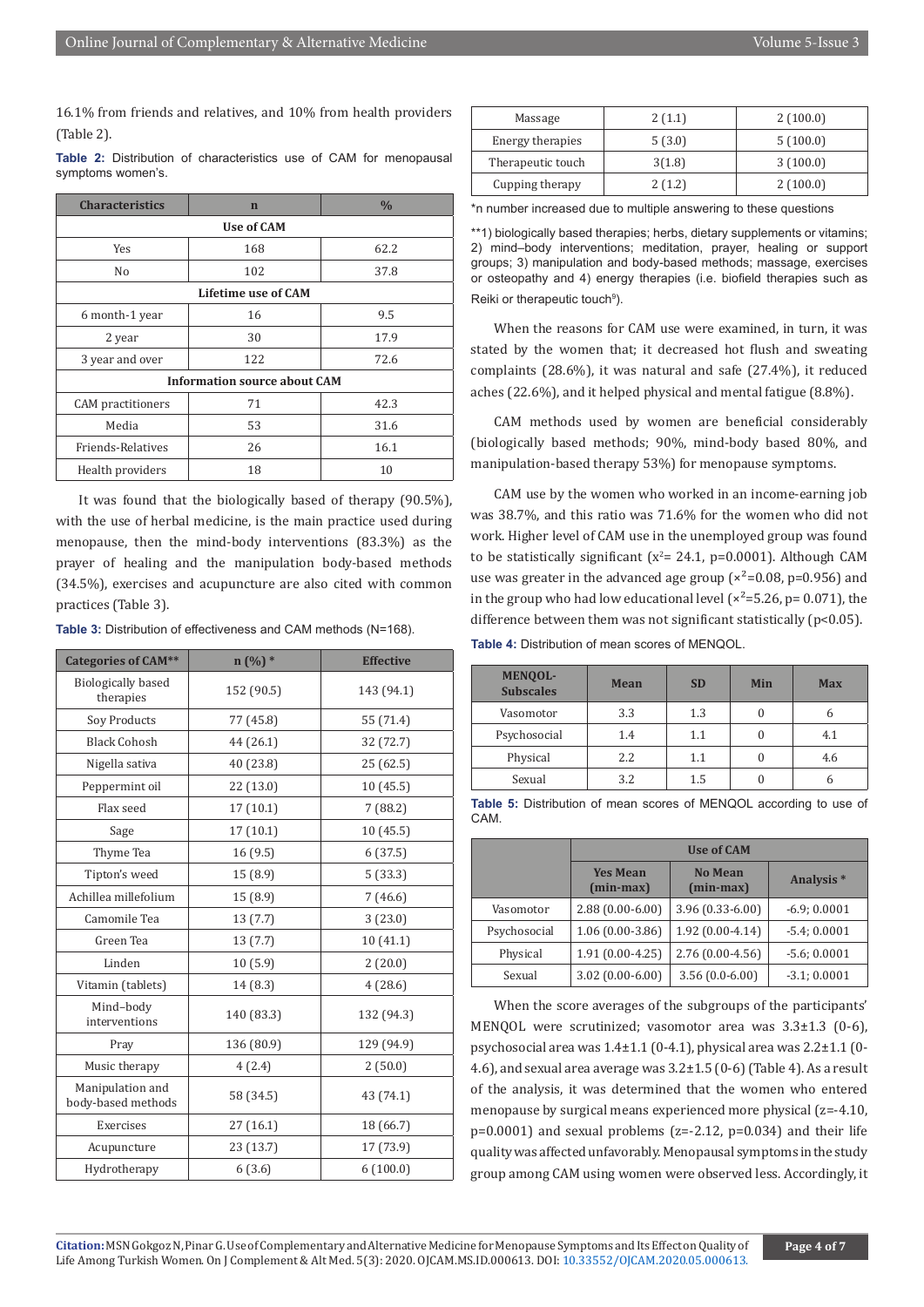was determined that vasomotor (z=-6.9, p=0.0001), psychosocial  $(z=-5.4, p=0.0001)$ , physical (z= $-5.6, p=0.0001$ ) and sexual life (z= $-5.6, p=0.0001$ ) 3.1, p=0.0001) qualities were higher (Table 5). According to CAM methods, in the comparison of MENQOL subscales score averages, it was found that life quality was higher in the women who used biological method the most (z=-3,15; p=0.002) (p=0.002).

#### **Discussion**

The conducted studies showed that women in menopause stage experienced significant level of hot flushes and sweating problems (%41.6-%71.2) [9,27]. Hot flashes and sweating problems (66.5% and 65.2%, respectively) were determined to be the most frequently experienced health problems by women in menopausal stage in Turkey as well [28]. It was also determined in our study similarly that the women had hot flashes-sweats (86.9%). In the researches, the ratio of women who experience vaginal dryness changes between 37.9% and 57% [9,29,30]. In our study, dyspareunia/ vaginal dryness complaint was higher than that in other studies (81.7%) (Table 1).

During the recent years, women who wish to fix their acute health problems and improve their life quality resort to CAM because of its easy access and being an alternative to medical treatment [31,32]. In the study of Gartoulla et al [5], it was reported that the interest of Australian women in menopause stage to CAM use increased. In the study of Sluijs et al [33], CAM use rate in menopause stage was 53.8%. This ratio changed between 31% to 82.5% in the literature search to determine CAM use rates [6,7]. In the studies performed in the national level, CAM use rate of women in menopause stage changed between 29.9% to 37.4% [14,34]. In our study, it was determined that 62.2% of the women resorted to CAM methods. CAM use rate was found to be higher in our study to be different than other research results.

In a literature search conducted to evaluate the variation of the used methods in different countries; it was seen that the first method resorted by women was biological-based methods generally [5,32,33]. The studies conducted in Turkey reported that women in menopausal stage preferred herbal treatments especially to cope with their problems [14,34] Nevertheless, in a study making an evaluation based on race/ethnic groups, it was reported that ginseng as biologically based therapy was used frequently in all groups, Chinese tea, vegetarian diets, and soybean fortifications were used by Chinese and Japanese women and white women and Afro-American women resorted to praying more frequently than other groups did. Also, manipulative-body based methods (massage, acupressure, and reflexology) and mindbody methods (meditation, yoga, acupuncture, mental imagery or progressive relaxation) were used by Chinese women [35]. Some of these results are similar to the literature in terms of especially herbal use and adaptation of praying in our study. Various herbal supplements and spiritual therapies as religious healing which

can allow positive influences on health are well known among the community in Turkey, generally used by adult female. Cultural beliefs and practices often lead to home remedies or consultation with religious healers in our country. On the other hand, one might argue this is a true reflection of the patients' culture where prayer and spiritual believes are part of people's everyday life and may not be included in CAM. The use of other methods (such as acupuncture, yoga, homeopathy, meditation or hypnotherapy) did not find adequate support for its use in menopausal symptoms. We suggest that there is a cultural background underlying these findings. Successful programs in dealing with menopausal symptoms need to include the establishment of a community-based intervention strategy including health providers to educate people about use of CAM methods. It is indicated in the literature that CAM-using women resorted to this method by media, the internet, and with the suggestion of friends and family, and most of CAM users did not collaborate with health providers [16,36]. Our study results are compatible with the literature in this aspect and only 10% of CAM using women collaborated with health providers (Table 2).

Cardin et al reported in their study that women sought advice of herbalists, dieticians and homeopaths for preference of CAM use. In the same study, it was emphasized that the difficulties experienced by women to receive information about CAM should be overcome by education in health institutions [32]. In Turkey, the Regulation of Traditional, CAM Applications regulated the procedures and principles about the application of these methods and the involvement of the persons and organizations that are not health professionals in CAM applications is attempted to be prevented [37].

Women generally prefer treatment methods consorting with their cultural values in the selection of a CAM method during menopause stage. Natural estrogen resources, meditation, acupuncture and exercise is preferred by women to alleviate menopausal complaints. Soya products and black snakeroot is reported to be beneficial in vasomotor symptoms, and ginseng tea, evening primrose oil, licorice root and polemonium is useful for physical and psychological problems [24,38,39]. In other studies, biology-based plant therapy preferences of women in menopausal stage ranged between 5% to 29.9% [5,14,27,34]. In our research, the widely preferred CAM method was biological treatments (90.5%) and it was determined that soya products were used the most (45.8%) (Table 3). Similarly, it was reported in the other researches that women preferred soya products to alleviate menopause complaints [7,14]. Nevertheless, phytoestrogen-based products can be beneficial in easing the menopause symptoms however there are not adequate studies reporting their complications [40]. Based on all these findings, it is observed that interest in phyto therapy among women is intense. In this sense, it is crucial that CAM methods are supported by evidence-based researches.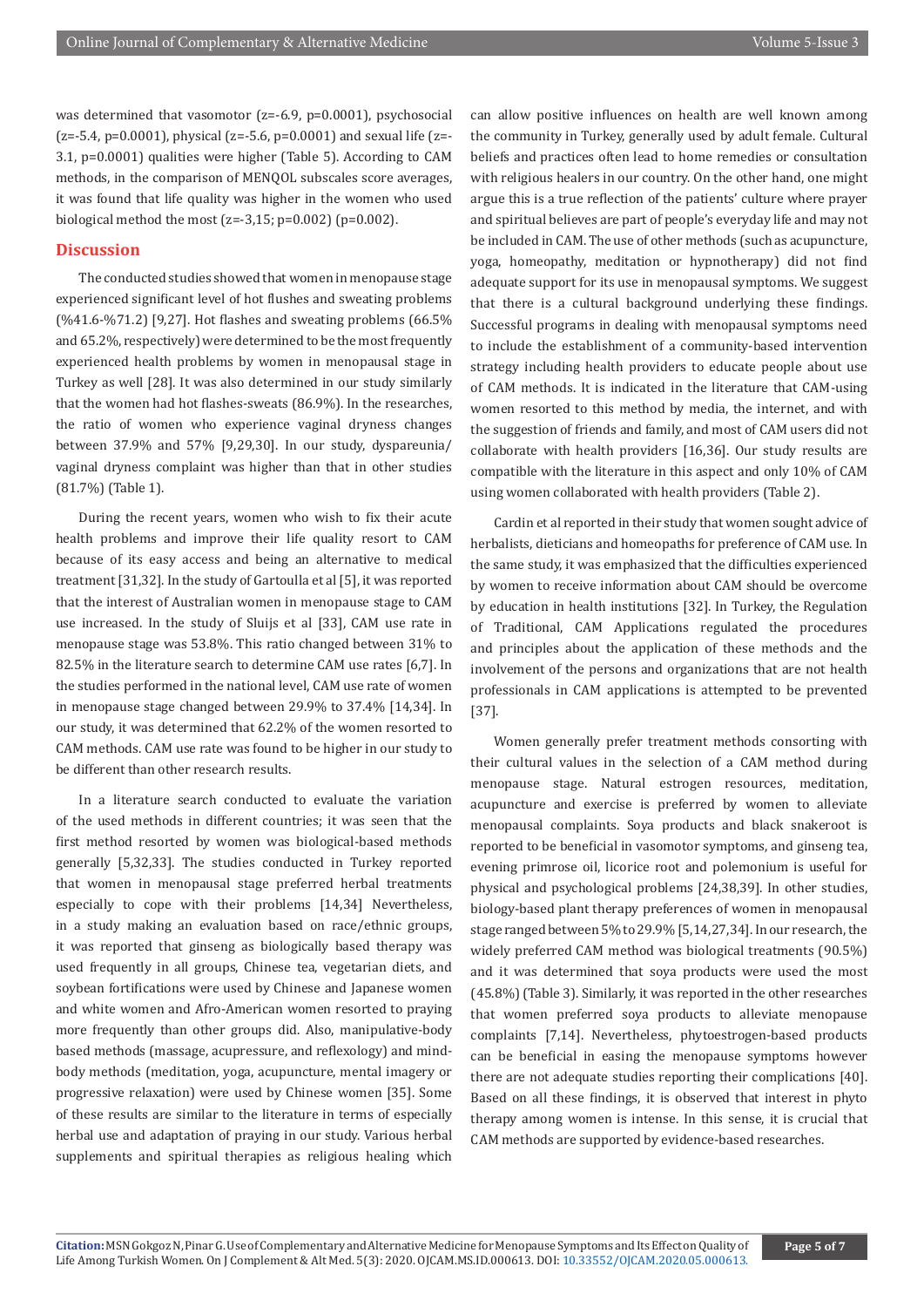Body-mind treatments have a crucial place in the management of menopause symptoms. The second most preferred CAM method in our research was determined to be body-mind treatments (83.3%) (Table 3). Brett et al determined in their study that 25% of women used body-mind methods to deal with the menopause problems [17]. Lunny and Fraser [18] reported in their research that there were relaxation techniques (57%), yoga/meditation (37.6%) and praying (35.7%) among body-mind methods preferred by women. It is remarkable that in our study, majority of the women (80.9%) preferred "praying method" among the bodymind treatments (Table 3). It is natural that resorting to religious applications intensely for dealing with health problems complies with the socio-cultural structure of Turkey.

Although energy treatments among CAM methods were used in a limited level in our research (3.0%), the women evaluated it as having the highest effectiveness. Body and mind treatments and biology-based treatments followed this (Table 3). Whereas there are limited numbers of studies evaluating the effectiveness level based on CAM methods in the literature, it was determined in a research conducted on German women that the used CAM methods were perceived as effective in the rate of 45.5% to 84.5%.5Lunny and Fraser [18] determined in their study that the methods benefited the most by women in menopause stage were praying/ spiritual healing, relaxation techniques, consultancy/therapy and treatment, touching/Reiki.

The conducted studies manifest that menopause-based physical, psychological and social changes affect life quality of women unfavorably [3,12,16,20]. It can be concluded that when the results of our study were compared with those of the other studies, the life quality score averages that we gathered were lower (Table 4). In our study, it is thought that especially alleviation of life quality in sexual area is because women in menopause stage in Turkey see the problems about their sexual life as a natural outcome of the process and don't search solution.

It was found in our study that life quality of the CAM using women was higher in comparison to the women who don't use it in the areas of vasomotor, psychosocial, physical and sexual (p<0.05) (Table 4). Reed et al observed in their study that regularly performed "yoga" improved sleep quality and physical area life quality of women in menopause stage by regular exercise [20]. It is reported in the literature that women with postmenopausal symptoms can improve their life quality with exercise [25]. In Thompson's study [41], it was determined that homeopathy treatment improved life quality of women who were in menopausal stage and had breast cancer in especially vasomotor area. Taovani et al [42] determined that therapeutic massage and aromatherapy controlled psychological indications of menopause and regulated women's life. Caputo and Costa reported in their literature review that physical activity was essential for improving life quality of postmenopausal women with osteoporosis [43]. Although the results of the studies support our

research finding, they illustrated that CAM methods influenced life qualities of the women in menopause stage favorably.

## **Conclusion**

In the study, it was determined that women in menopausal stage especially experienced hot flushes and sweating intensely. It is thought that CAM methods used by women are beneficial considerably (53% - 90%) for menopause symptoms. Life quality of women who use CAM methods was determined to be better in comparison to women who do not use them. CAM may contribute positively to menopausal period by helping to relieve some of symptoms. It is suggested that CAM methods are supported by evidence-based researches.

### **Limitations**

This study has several limitations. The validity of the findings is dependent on the individual's memory and accuracy in reporting CAM use. Women who applied to the menopause polyclinic of the hospital and have an interest in CAM might have been more likely to take the time to complete the questionnaire. The sample in this study reflects only one area of Turkey and the findings should be limited to this population. However, the fact that there are only a few studies in the international field and that a similar study has not been done in our country makes our work unique.

#### **Author contributions**

Gokgoz N, and Pinar G conceived and designed the study. Gokgoz N performed the study. Gokgoz N and Pinar G performed the statistical analysis and wrote the manuscript. Both of authors read and approved the final manuscript.

#### **Acknowledgment**

The authors would like to thank all the women and hospital staff who participated in this study.

#### **Conflict of Interest**

The authors declare that they have no competing interest.

#### **References**

- 1. (2014) World Health Organization. Research on the menopause in the 1990s.
- 2. Ertüngealp E, Seyisoğlu H (2000) Menopause and Osteoporosis. Istanbul, Menopause and Osteoporosis Society Press: 24-31.
- 3. [Bener A, Falah A \(2014\) A measurement-specific quality-of-life](https://pubmed.ncbi.nlm.nih.gov/25316998/) [satisfaction during premenopause, perimenopause and postmenopause](https://pubmed.ncbi.nlm.nih.gov/25316998/) [in Arabian Qatari women. J Midlife Health 5\(3\): 126-134.](https://pubmed.ncbi.nlm.nih.gov/25316998/)
- 4. (2014) World Health Organization. WHOOQL measuring quality of life.
- 5. Gartoulla P, Davis SR, Worsley R, Bell RJ (2015) Use of complementary and alternative medicines for menopausal symptoms in Australian women aged 40-65 years. MedJ Aust 203: 146e.1-6.
- 6. [Peng W, Adams J, Sibbritt DW, Frawley JE \(2014\) Critical review of](https://pubmed.ncbi.nlm.nih.gov/24104604/) [complementary and alternative medicine use in menopause: focus](https://pubmed.ncbi.nlm.nih.gov/24104604/) [on prevalence, motivation, decision-making, and communication.](https://pubmed.ncbi.nlm.nih.gov/24104604/) [Menopause 21\(5\): 536-548.](https://pubmed.ncbi.nlm.nih.gov/24104604/)